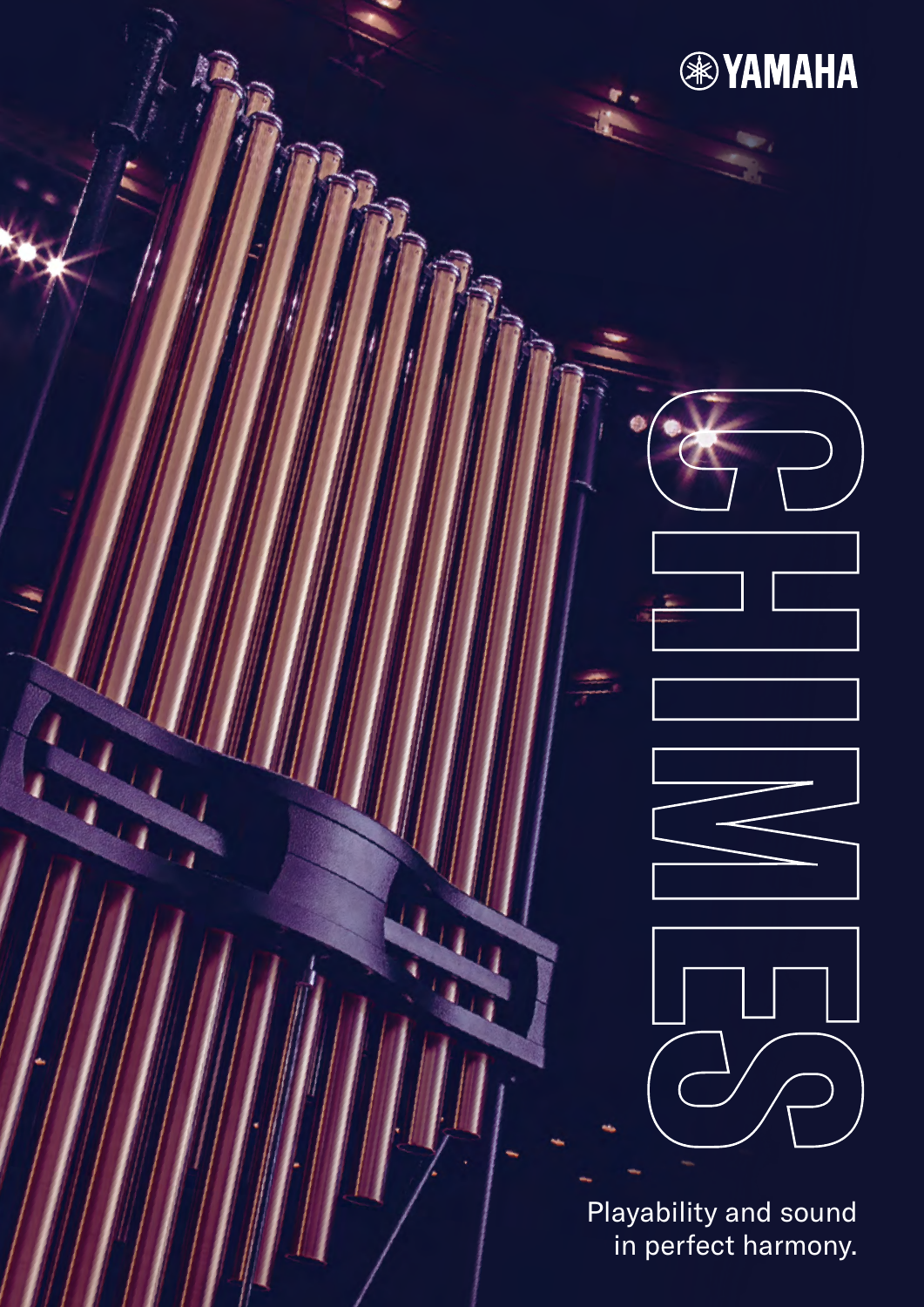Church bells and their orchestral equivalent, tubular bells or chimes, have an extremely complex harmonic structure. To create a clear tuning for the human ear, it is most important to control the octaves of this complex structure. Based on Yamaha's in-depth acoustic analysis, the new chime tubes have been completely redesigned. Parameters

like the thickness of material, its length and cap design have been re-evaluated from scratch. The sustain has been greatly improved and the new one-piece-hanger design gives musicians playability they will have never experienced before.

# **TECHNICAL SPECIFICATIONS AND DESIGN INNOVATIONS.**

### **Sound Spectogram**

The original R&D spectogram shows that the octave notes (2nd and 4th) sound much stronger at the beginning and sustain longer. The strength of the 3rd overtone had been reduced significantly.

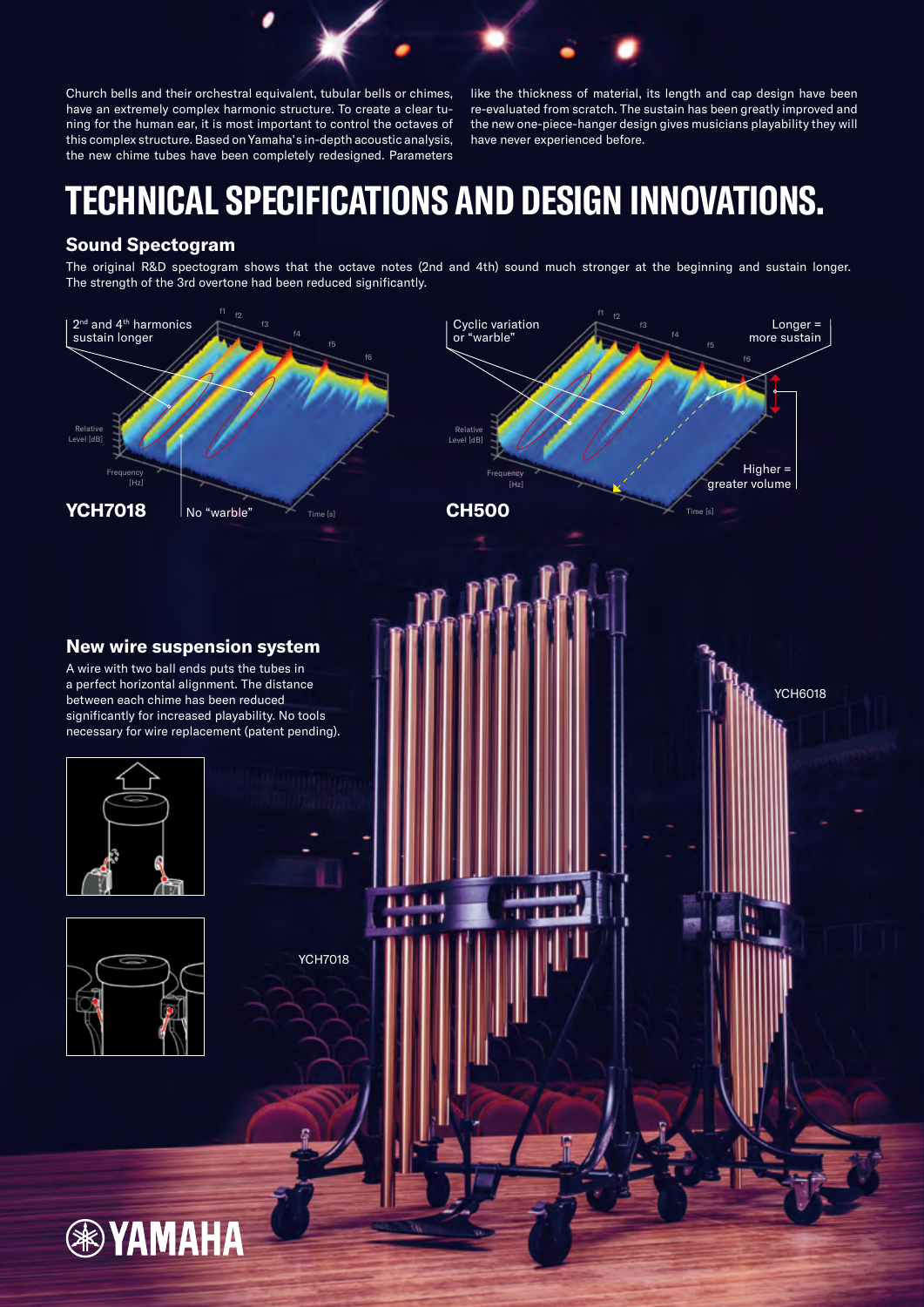



### **Innovative One-Piece-Hanger**

Internal vibration dampening rubber for both floor noise reduction and improved resonance. Perfect tube alignment for smooth playability. Reduced space between half and natural row.



## **Flexible Tube Arrangement (YCH7018 only)**

Flexible Tube Arrangement allows the player to arrange up to 21 tubes depending on the repertoire to be played. Please note: Low A, A# and B need to be hung in the accidental row because of length. You can also use the separate YCH7006 stand for up to six tubes.



Standard arrangement **Example with D54** as the lowest note



(high F# and G are special order Chime tubes)



# **Damper Unit with Sustain Catch**

The damper unit has been redesigned for smoother operation, dampening front/back instead of sideways. For playing situations when the pedal is not needed, a sustain catch is attached to both models. For immediate dampening just release it with the pedal.

## **Height Adjustable Casters (YCH7018 only)**

Easy levelling of the instrument to ensure that the tubes hang in the centre within the damper unit. Height adjustment from 177cm – 181cm







# **Redesigned Head Cap**

A new bold head cap design strongly increases the sustain of the tube, strengthens the fundamental tones for an improved pitch whilst at the same time providing a wider striking area for the player.

#### **Innovative Damper Clamp**

The damper rod clamp system (patent pending) delivers a smooth action and perfect damper response. It enables the musician to perfectly control special effects like semi-dampened styles or tight/ loose changes. It delivers a secure hold to prevent any slippage.